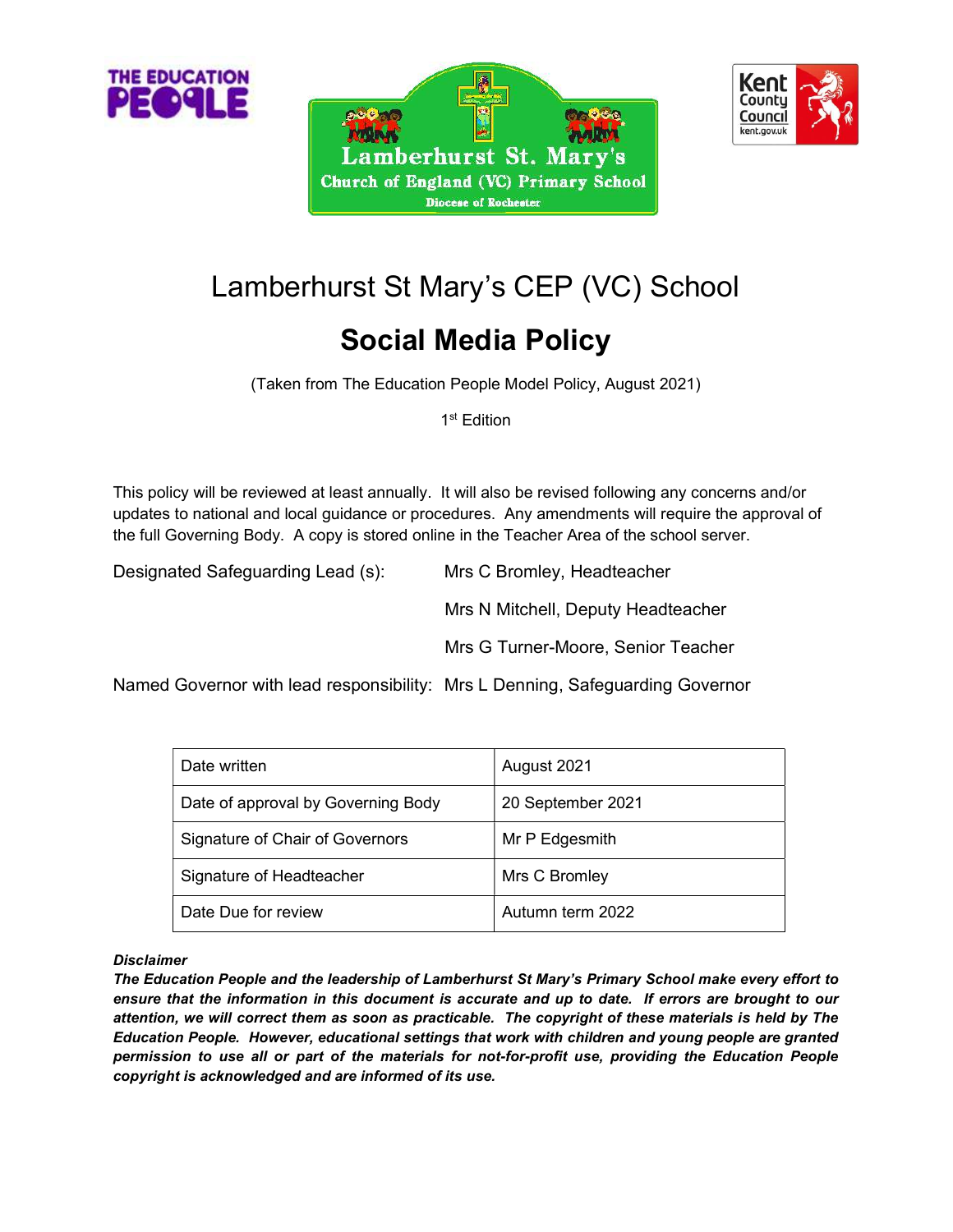## 1. Policy aims and scope

- This policy has been written by Lamberhurst St Mary's School, involving staff, pupils and parents/carers, building on The Education People social media policy template with specialist advice and input as required.
- It takes into account the DfE statutory guidance 'Keeping Children Safe in Education' 2021, Early Years and Foundation Stage 2021, 'Working Together to Safeguard Children' 2018 and the local Kent Safeguarding Children Multi-agency Partnership (KSCMP) procedures.
- The purpose of this policy is to safeguard and promote the welfare of all members of Lamberhurst St Mary's School community when social media.
	- o Lamberhurst St Mary's School recognises that online safety is an essential part of safeguarding and acknowledges its duty to ensure that all pupils and staff are protected from potential harm when using social media.
	- $\circ$  As outlined in our child protection policy, the Designated Safeguarding Lead (DSL), Mrs C Bromley, Headteacher, is recognised as having overall responsibility for online safety.
- The policy applies to all use of social media; the term social media includes, but is not limited to, blogs, wikis, social networking sites, forums, bulletin boards, online gaming, apps, video/photo sharing sites, chatrooms and instant messenger apps or other online communication services.
- This policy applies to pupils, parents/carers and all staff, including the governing body, leadership team, teachers, support staff, external contractors, visitors, volunteers and other individuals who work for, or provide services on behalf of the school (collectively referred to as "staff" in this policy).

## 2. Links with other policies and practices

This policy links with a number of other policies, practices and action plans including but not limited to:

- Anti-bullying policy
- Acceptable Use Policies (AUP)
- Behaviour and discipline policy
- Child protection policy
- Code of conduct
- Confidentiality policy
- Curriculum policies, such as: Computing, Personal Social & Health Education (PSHE), and Sex and Relationships Education (SRE)
- Data security
- Image use policy
- Mobile and smart technology
- Online Safety

## 3. General social media expectations

- All members of the Lamberhurst St Mary's School community are expected to engage in social media in a positive and responsible manner.
- All members of the Lamberhurst St Mary's School community are advised not to post or share content that may be considered threatening, hurtful or defamatory to others on any social media service.
- We will control pupil and staff access to social media whilst using school provided devices and systems on site. (Social media sites are currently blocked on all school devices and staff use of personal device access should be limited to break/lunchtimes when they are not on duty with children).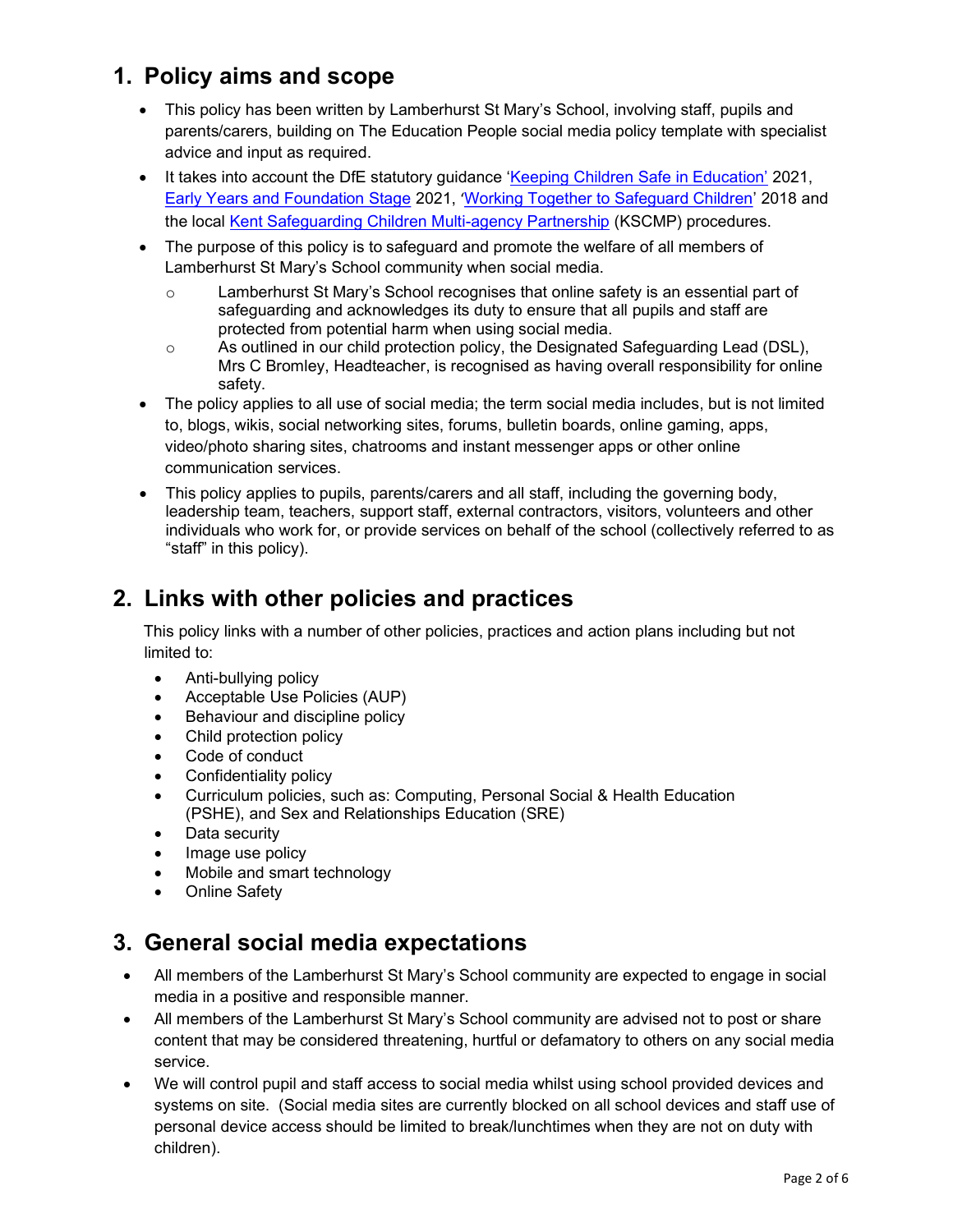- Inappropriate or excessive use of social media during school hours or whilst using school devices may result in removal of internet access and/or disciplinary action.
- The use of social media or apps, for example as a formal remote learning platform will be robustly risk assessed by the Headteacher and DSL prior to use. Any use will take place in accordance with out our remote learning Acceptable Use Policy.
- Concerns regarding the online conduct of any member of Lamberhurst St Mary's School community on social media will be taken seriously. Concerns will be managed in accordance with the appropriate policies, including anti-bullying, allegations against staff, behaviour, code of conduct, Acceptable Use Policies, and child protection.

## 4. Staff use of social media

- The use of social media during school hours for personal use is permitted for staff, however many sites are automatically blocked by our filtering system and are not available using Wi-Fi. Our expectation is that sites are only used outside class teaching times and not during break and/or lunch duties. Staff are responsible for ensuring that their devices are secure from pupils.
- Safe and professional online behaviour is outlined for all members of staff, including volunteers, as part of our code of conduct and acceptable use of technology policy.
- The safe and responsible use of social media sites will be discussed with all members of staff as part of staff induction. Advice will be provided and updated via staff training and additional guidance and resources will be shared with staff as required on a regular basis.
- Any complaint about staff misuse of social media or policy breaches will be taken seriously in line with our child protection and allegations against staff policy.

#### 4.1 Reputation

- All members of staff are advised that their online conduct on social media can have an impact on their role and reputation within the school. Civil, legal or disciplinary action may be taken if staff are found to bring the profession or institution into disrepute, or if something is felt to have undermined confidence in their professional abilities.
- All members of staff are advised to safeguard themselves and their privacy when using social media. This may include, but is not limited to:
	- o School appropriate privacy levels on their personal accounts/sites.
	- o Being aware of the implications of using location sharing services.
	- o Opting out of public listings on social networking sites.
	- o Logging out of accounts after use.
	- o Using strong passwords.
	- o Ensuring staff do not represent their personal views as being that of the school.
- Members of staff are encouraged not to identify themselves as employees of Lamberhurst St Mary's School on their personal social networking accounts; this is to prevent information being linked with the school and to safeguard the privacy of staff members.
- All staff are expected to ensure that their social media use is compatible with their professional role and is in accordance our policies and the wider professional reputation and legal framework. All members of staff are encouraged to carefully consider the information, including text and images, they share and post on social media.
- Information and content that staff members have access to as part of their employment, including photos and personal information about pupils and their family members or colleagues, will not be shared or discussed on social media sites.
- Members of staff will notify the leadership team immediately if they consider that any content shared on social media sites conflicts with their role.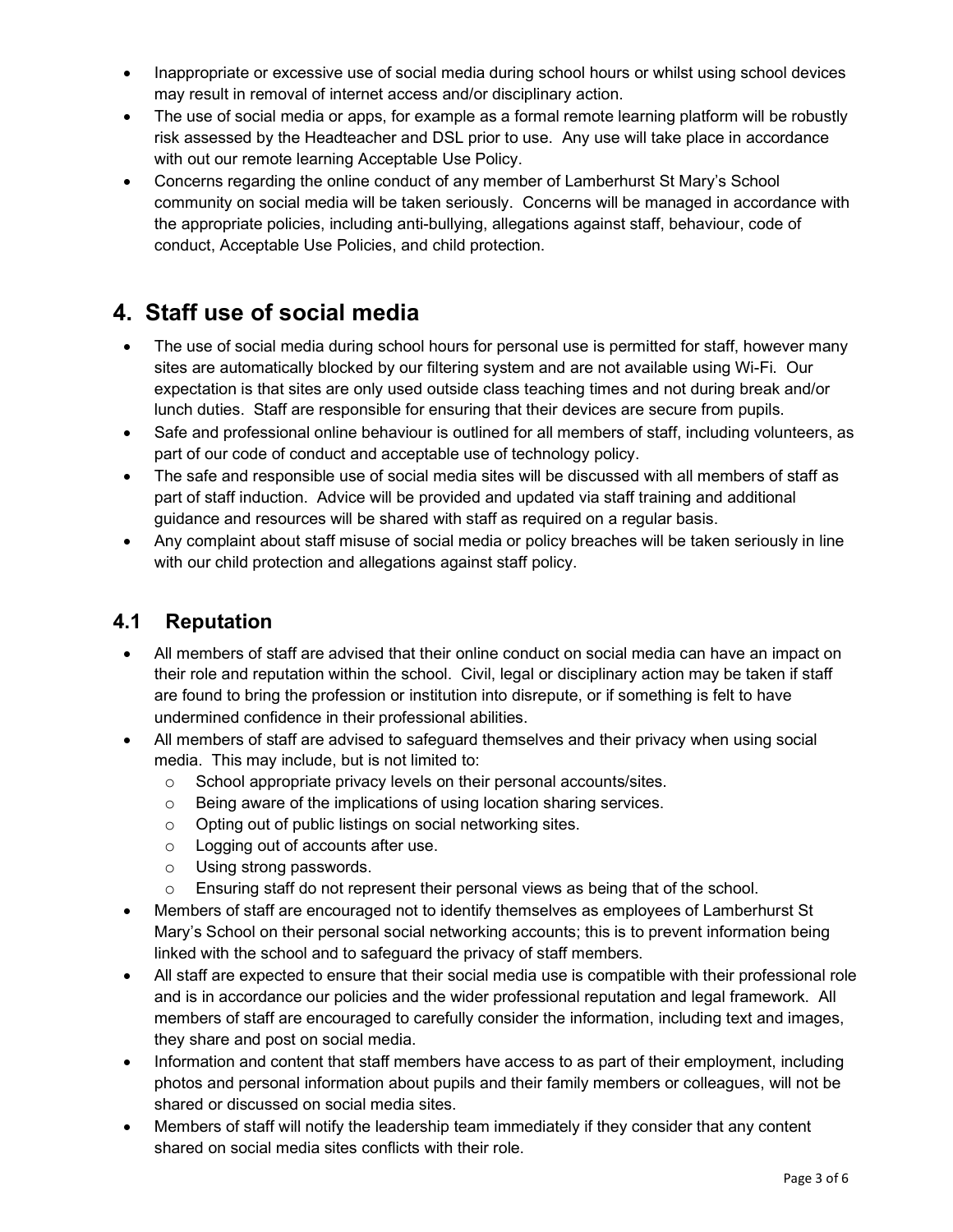#### 4.2 Communicating with pupils and their families

- Staff will not use any personal social media accounts to contact pupils or their family members.
- All members of staff are advised not to communicate with or add any current or past pupils or their family members, as 'friends' on any personal social media accounts.
- Any communication from pupils and parents/carers received on personal social media accounts will be reported to the Headteacher and DSL (or deputy).
- Any pre-existing relationships or situations, which mean staff cannot comply with this requirement, will be discussed with the headteacher and DSL. Decisions made and advice provided in these situations will be formally recorded to safeguard pupils, members of staff and the school.
- If ongoing contact with pupils is required once they have left the school, members of staff will be expected to use existing alumni networks, or use official school provided communication tools.

## 5. Official use of social media

- The school does not currently use social media officially as a communication channel. However the PTA has an official Facebook site which is monitored by the Chair and its use discussed regularly with the Headteacher.
- Lamberhurst St Mary's School official social media channels are: Lamberhurst St Mary's PTA Facebook site.
- The official use of social media sites by Lamberhurst St Mary's School only takes place with clear educational or community engagement objectives and with specific intended outcomes and the use has been formally risk assessed and approved by the headteacher prior to use.
- Official social media sites are suitably protected and, where possible, will be linked back to the school website.
	- $\circ$  Official social media channels have been set up as distinct and dedicated accounts for official educational or engagement purposes only.
	- $\circ$  Staff use school provided email addresses to register for and manage official social media channels.
	- $\circ$  Leadership staff have access to account information and login details for our social media channels, in case of emergency, such as staff absence.
- Official social media use will be conducted in line with existing policies, including but not limited to anti-bullying, image/camera use, data protection, confidentiality and child protection.
- All communication on official social media platforms by staff on behalf of the school will be clear, transparent and open to scrutiny. Public communications on behalf of the school will, where appropriate and possible, be read and agreed by at least one other colleague.
- Parents/carers and pupils will be informed of any official social media use, along with expectations for safe use and action taken to safeguard the community.
- Parents and carers will be informed of any official social media use with pupils; any official social media activity involving pupils will be moderated if possible and written parental consent will be obtained as required.
- We will ensure that any official social media use does not exclude members of the community who are unable or unwilling to use social media channels.
- Members of staff who follow and/or like our official social media channels will be advised to use dedicated professionals accounts where possible, to avoid blurring professional boundaries.
- If members of staff are managing and/or participating in online social media activity as part of their capacity as an employee of the school, they will:
	- o Read and understand our Acceptable Use Policy.
	- o Be aware they are an ambassador for the school.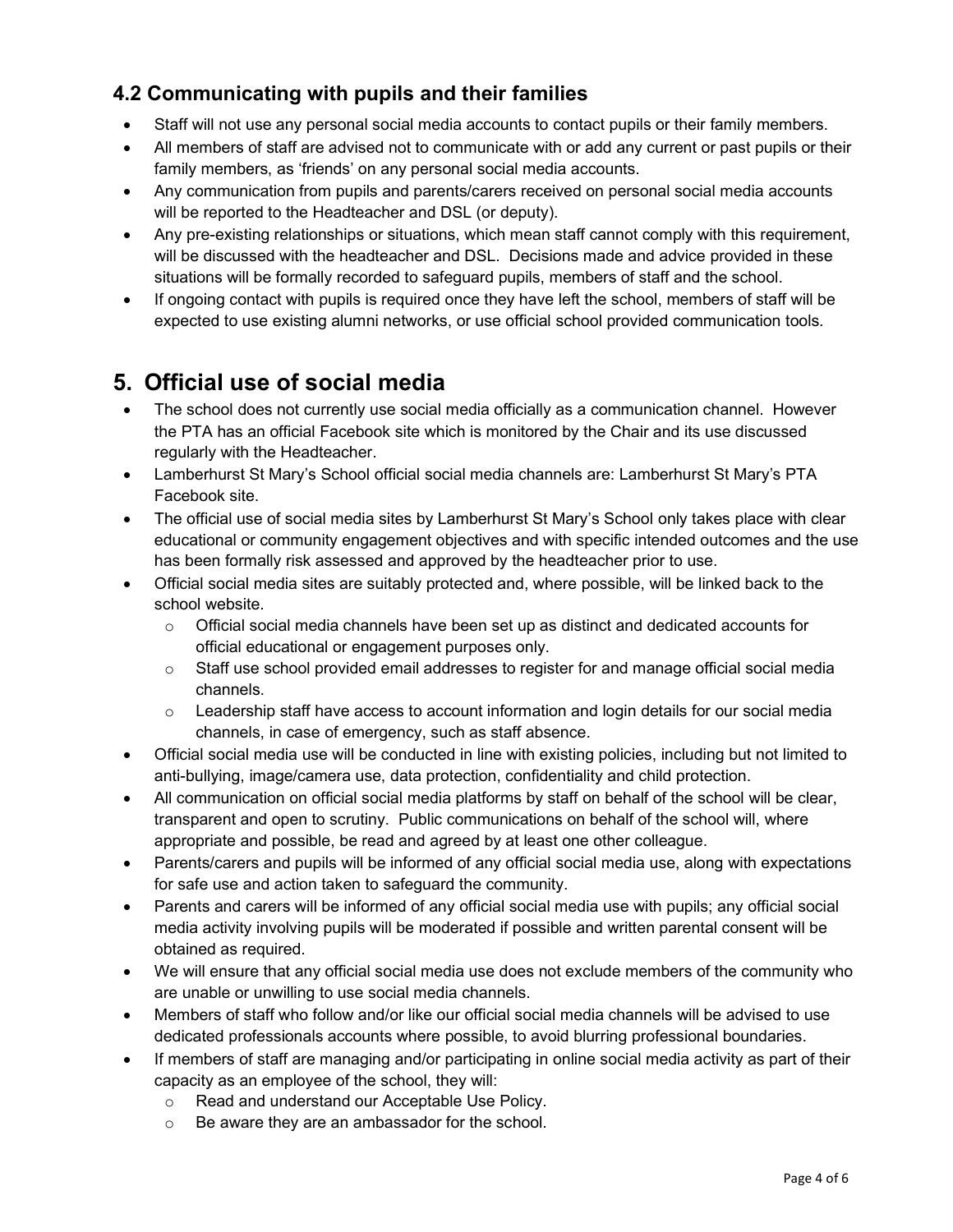- $\circ$  Be professional, responsible, credible, fair and honest, and consider how the information being published could be perceived or shared.
- $\circ$  Always act within the legal frameworks they would adhere to within the workplace, including libel, defamation, confidentiality, copyright, data protection and equalities laws.
- $\circ$  Follow our image use policy at all times, for example ensuring that appropriate consent has been given before sharing images.
- $\circ$  Not disclose information, make commitments or engage in activities on behalf of the school, unless they are authorised to do so.
- $\circ$  Not engage with any private or direct messaging with current or past pupils or their family members.
- $\circ$  Inform their line manager, the headteacher and DSL (or deputy) of any concerns, such as criticism, inappropriate content or contact from pupils.

## 6. Pupils' use of social media

- The use of social media during school hours for personal use is not permitted for pupils.
- Lamberhurst St Mary's School will empower our pupils to acquire the knowledge needed to use social media in a safe, considered and respectful way, and develop their resilience so they can manage and respond to online risks. Safe and appropriate use of social media will be taught to pupils as part of an embedded and progressive safeguarding education approach using ageappropriate sites and resources. Further information is contained within our child protection and relevant specific curriculum policies, e.g. RH(S)E.
- We are aware that many popular social media sites are not permitted for use by children under the age of 13, or in some cases higher. As such, we will not create accounts for pupils under the required age as outlined in the services terms and conditions.
- Pupils will be advised:
	- $\circ$  to consider the benefits and risks of sharing personal details or information on social media sites which could identify them and/or their location.
	- $\circ$  to only approve and invite known friends on social media sites and to deny access to others, for example by making profiles private.
	- o not to meet any online friends without a parent/carer or other appropriate adults' permission, and to only do so when a trusted adult is present.
	- o to use safe passwords.
	- $\circ$  to use social media sites which are appropriate for their age and abilities.
	- o how to block and report unwanted communications.
	- $\circ$  how to report concerns on social media, both within the school and externally.
- Any concerns regarding pupils use of social media will be dealt with in accordance with appropriate existing policies, including anti-bullying, child protection and behaviour.
- The DSL (or deputy) will respond to social media concerns involving safeguarding or child protection risks in line with our child protection policy.
- Sanctions and/or pastoral/welfare support will be implemented and offered to pupils as appropriate, in line with our child protection and behaviour policy. Civil or legal action may be taken if necessary.
- Concerns regarding pupils use of social media will be shared with parents/carers as appropriate, particularly when concerning underage use of social media services and games.